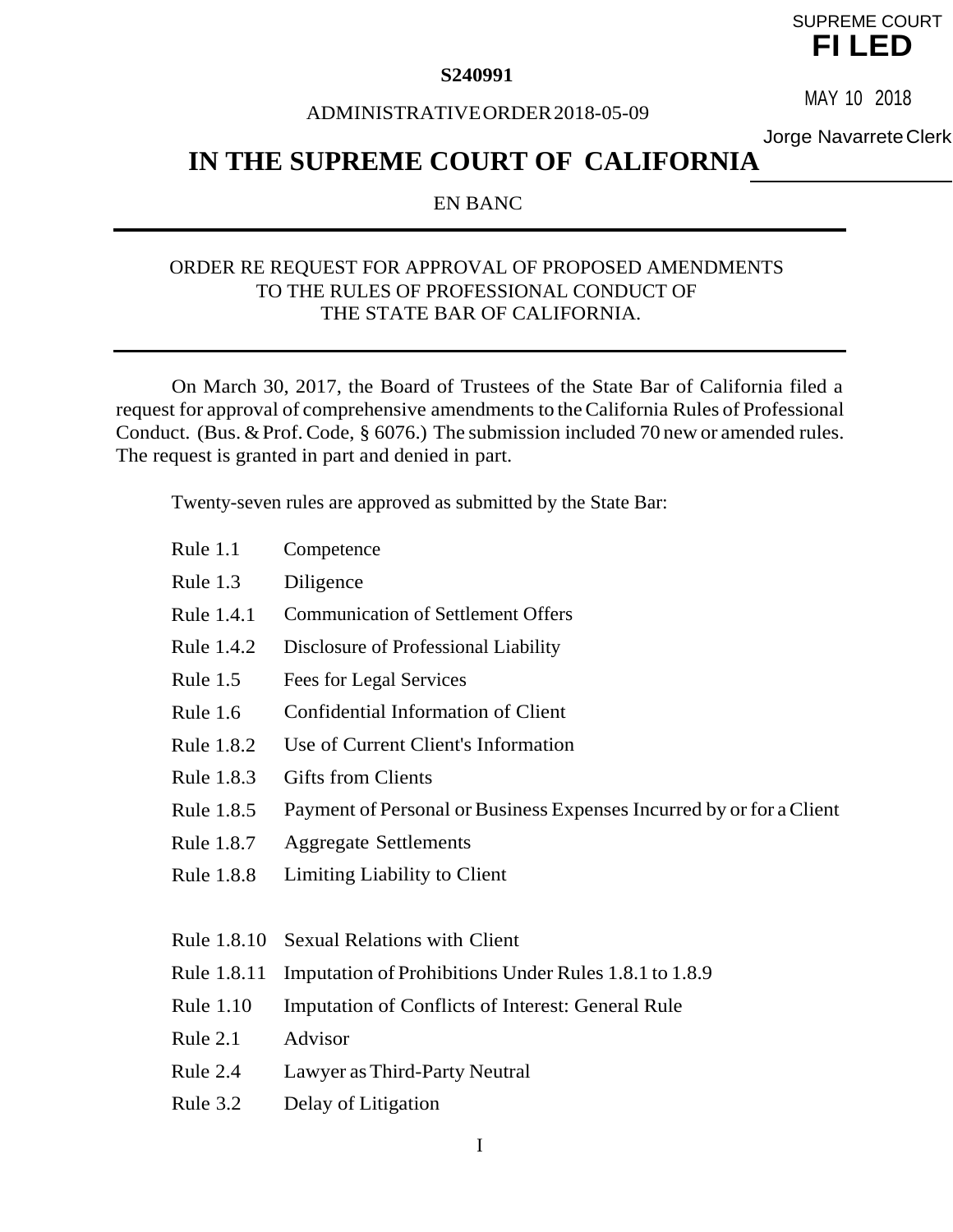- Rule 3.7 Lawyer as Witness
- Rule 3.8 Special Responsibilities of a Prosecutor<sup>1</sup>
- Rule 3.9 Advocate in Nonadjudicative Proceedings
- Rule 4.1 Truthfulness in Statements to Others
- Rule 5.3.1 Employment of Disbarred, Suspended, Resigned, or Involuntarily Inactive Member
- Rule 6.5 Limited Legal Services Programs
- Rule 7.1 Communications Concerning the Availability of Legal Services
- Rule 7.3 Solicitation of Clients
- Rule 7.4 Communication of Fields of Practice and Specialization
- Rule 7.5 Firm\* Names and Letterheads

Forty-two rules are approved as modified by the court:

- Rule 1.0 Purpose and Function of the Rules of Professional Conduct The court revises the citation in Comment [1] to conform to the California Style Guide. The court amends Comment [5].
- Rule 1.0.1 Terminology The court revises the definition of "person" under paragraph (g-1). The court adds an asterisk after the term "person" or "person's" in paragraphs (a), (e), (f), (m), and (n), after the term "writing" in paragraphs  $(e-1)$ , after the term "firm" in paragraph  $(g)$ and (k), and after "screen" or "screening" in Comments [5] and [6].
- Rule 1.2 Scope of Representation and Allocation of Authority between Client and Lawyer - The court revises Comment [4] to conform to the California Style Guide.
- Rule 1.2.1 Assisting, Soliciting, or Inducing Violations The court amends current rule 1-120 and adopts it as rule 1.2.1 pending the State Bar's submission of additional revisions to proposed rule 1.2.1.
- Rule 1.4 Communication with Clients The court removes an unnecessary comma from subparagraph (a)(l).
- Rule 1.5.1 Fee Divisions Among Lawyers The court substitutes semicolons for commas at the end of each item in the list in subparagraph (a)(2).

I On December 6, 2017, the State Bar filed a supplemental request to withdraw the original version of proposed rule 3.8 that it had submitted on March 30, 2017 and to approve a subsequent version approved by the StateBar's Board of Trustees on November 3, 2017. The court grants the State Bar's supplemental request.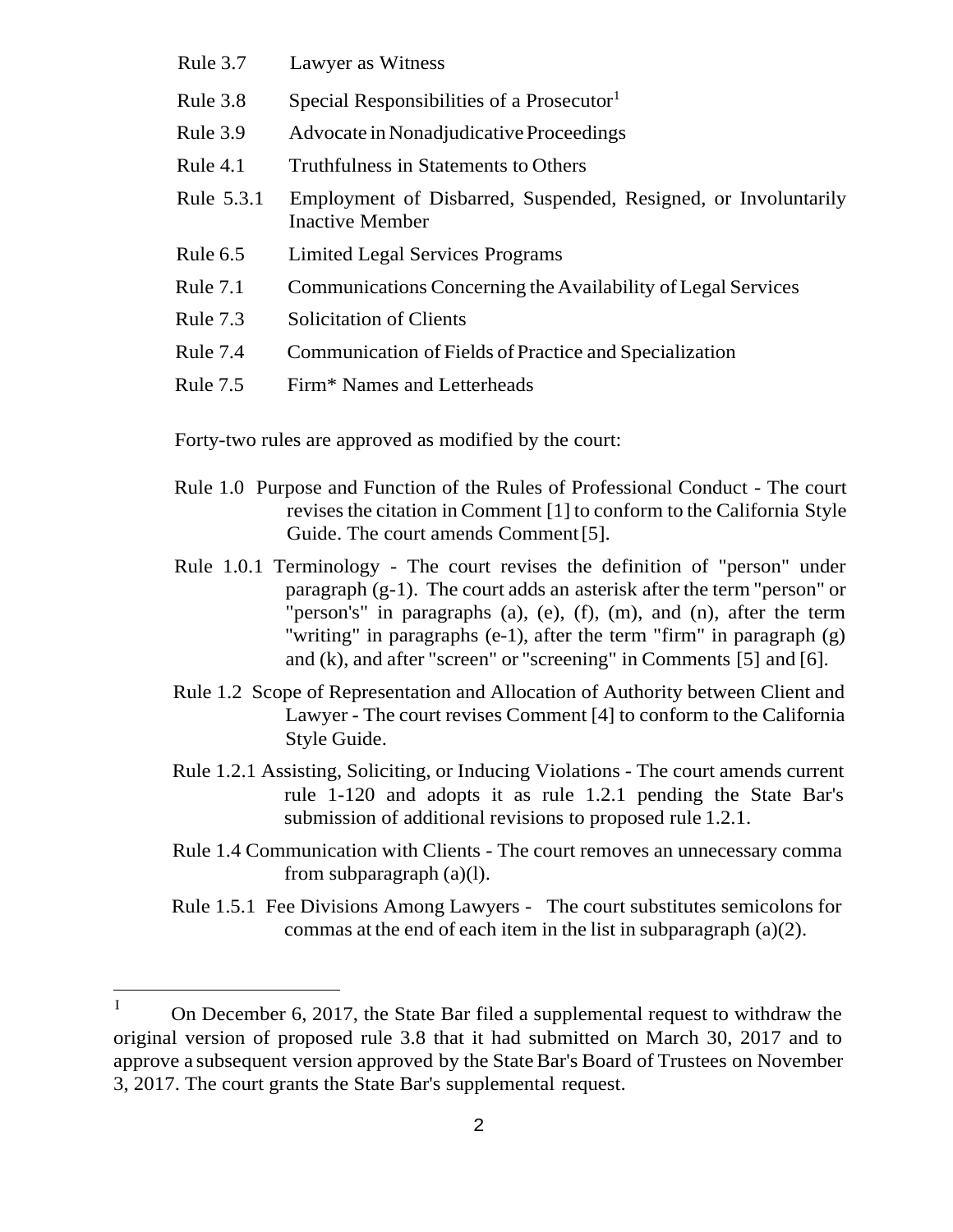- Rule 1.7 Conflict of Interest: Current Clients The court deletes Comment [2], moves the definition of "matter" to the text of the rule as paragraph (e), and renumbers the subsequent Comments. The court deletes "or organization" and adds as asterisk next to "person" in Comment [1].
- Rule 1.8.1 Business Transactions with a Client and Pecuniary Interests Adverse to a Client-The court modifies paragraph (a) and makes additional revisionsto thecitationsinComments[1]and [4]tocomply withthe California Style Manual.
- Rule 1.8.6 Compensation from One Other Than Client The court adds Comment [5].
- Rule 1.8.9 Purchasing Property at a Foreclosure or a Sale Subject to Judicial Review - The court adds paragraph (c) and a Comment.
- Rule 1.9 Duties to Former Clients The court adds as asterisk next to "person's" in paragraph (a) and "person" in subparagraph  $(b)(l)$ . The court modifies citations in Comment [1] to comply with the California Style Manual and corrects internal citations in Comments [2] and [6].
- Rule 1.11 Special Conflicts of Interest for Former and Current Government Officials and Employees - The court amends an internal citation in Comment [2] and substitutes the words "personally prohibited from participating" in place of "disqualified" in Comment [7]. The court revises the citations in Comments [6] and [10] to comply with the California Style Manual.
- Rule 1.12 Former Judge, Arbitrator, Mediator, Or Other Third-Party Neutral The court substitutes the phrase "seek employment from" for "participate in discussions regarding prospective employment with" where it appears in paragraph (b). The court deletes the asterisk after "third" in paragraph (b). The court adds the terms "personally and" before "substantially" in paragraph (b). The court substitutes the words "personally prohibited from participating" in place of "disqualified" in Comment[3].
- Rule 1.13 Organization as Client The court adds the term "resignation," before "or withdrawal" in paragraph (e).
- Rule 1.15 Safekeeping Funds and Property of Clients and Other Persons The court corrects copyediting errors in paragraph (a) and Standard  $(1)(a)(i)$ through (iii), and  $(1)(b)(i)$  through (ii). The court adds an asterisk after "person" in Standard  $(l)$ {a) $(i)$ ,  $(ii)$  and  $(iv)$ . The court revises the citation in Comment [I] to comply with the California Style Manual.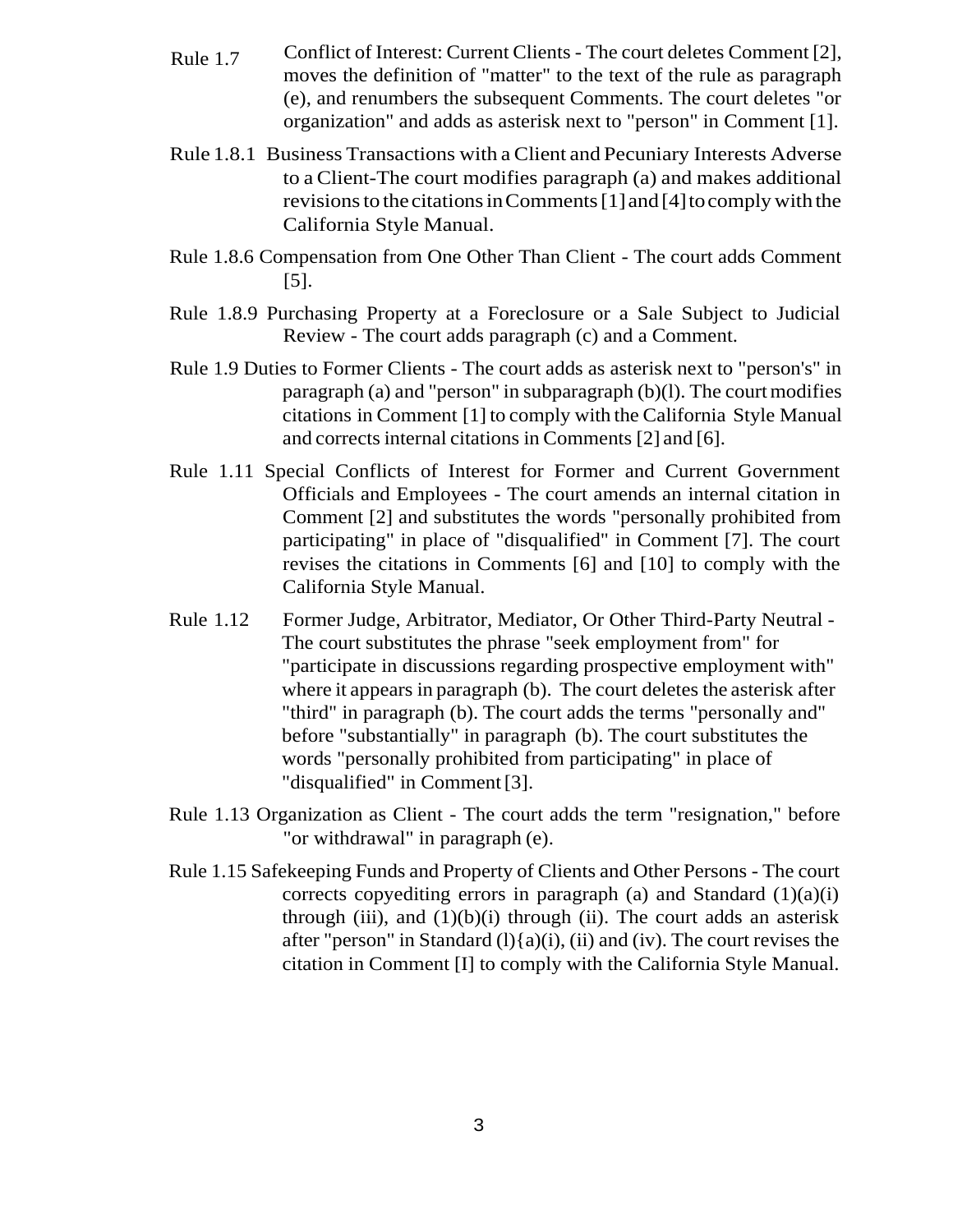- Rule 1.16 Declining Or Terminating Representation The court adds an asterisk after "person" in subparagraph (a)(l) and after "tribunal's" in Comment [4].
- Rule 1.17 Sale of a Law Practice The court corrects an error at the end of the second sentence of Comment [2].
- Rule 1.18 Duties to Prospective Clients The court adds an asterisk after "person's" in Comment [1]. The court deletes an unnecessary comma in Comment [2] and revises the citation in Comment [4] to comply with the California Style Manual.
- Rule 2.4.1 Lawyer as Temporary Judge, Referee, or Court-Appointed Arbitrator - The court revises to citation in the rule and Comment [1] to the California Code of Judicial Ethics to comply with the California Style Manual.
- Rule 3.1 Meritorious Claims and Contentions The court adds an asterisk after the word "person" in subparagraph (a)(l).
- Rule 3.3 Candor Toward The Tribunal\*-The court amends paragraph (c) and Comment [6]. The court revises the citation in Comment [5] to comply with the California Style Manual. The court adds the heading "Ex Parte Communications" before Comment [7]. The court adds an asterisk after "tribunal's" in Comment [1] and after ''tribunal" in Comment [7].
- Rule 3.4 Fairness to Opposing Party and Counsel The court amends Comment [2].
- Rule 3.5 Contact With Judges, Officials, Employees, and Jurors The court adds the terms "rule or" before "ruling" in the introductory phrase to paragraph (b). The court deletes the word "or" at the end of subparagraphs (b)(l) through (b)(3). The court adds the word "or" at the end of subparagraph  $(g)(2)$ . The court amends Comment [1].
- Rule 3.6 Trial Publicity The court amends the internal rule citation in Comment [2]. The court adds an asterisk after "person" in subparagraph  $(b)(7)(ii)$ .
- Rule 3.10 Threatening Criminal, Administrative, or Disciplinary Charges -The court revises the citation in Comment [3] to comply with the California Style Manual. The court adds a pinpoint citation to rule 3.8(a) in Comment [4].
- Rule 4.2 Communicating with a Unrepresented Person\* The court adds an asterisk next to "Person" in the rule title, next to "person's" in Comment [5], and next to "person" at the end of Comment [9]. The court revises the citation in Comment [4] to comply with the California Style Manual.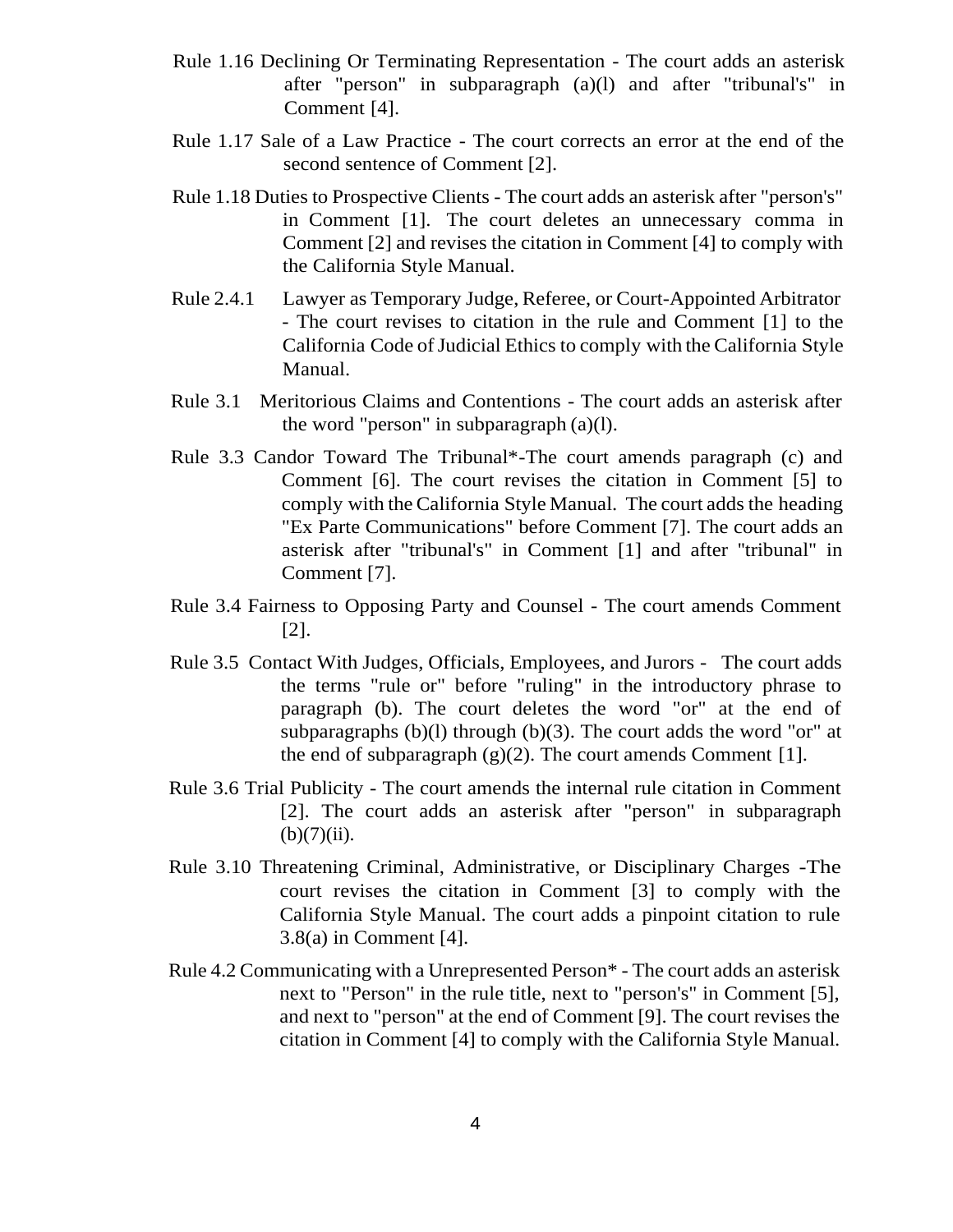- Rule 4.3 Dealing with Unrepresented Person\* The court adds an asterisk after "Person" in the rule title and after "person's" in Comment [2].
- Rule 4.4 Duties Concerning Inadvertently Transmitted Writings\* The court adds an asterisk next to "person" in Comment [2].
- Rule 5.1 Responsibilities of Managerial and Supervisory Lawyers The court removes Comment [6] and renumbers the subsequent Comments accordingly.
- Rule 5.2 Responsibilities of a Subordinate Lawyer The court adds an asterisk after "person" in paragraph (a).
- Rule 5.3 Responsibilities Regarding Non1awyer Assistants The court adds an asterisk after "person's" in paragraph (b).
- Rule 5.4 Financial and Similar Arrangements with Nonlawyers The court adds an asterisk after "persons" in subparagraph (a){l). The court deletes "ororganization" and "organization or group" fromparagraph (f). The court revises the citation in Comment [3] to conform with the California Style Manual. The court adds Comment[5].
- Rule 5.5 Unauthorized Practice of Law; Multijurisdictional Practice of Law- The court adds the word "or" at the end of subparagraph (a)(l) and adds the phrase "in that jurisdiction" to the end of subparagraph  $(a)(2)$ . The court deletes the words "or entity" in paragraph (a)(2). The court revises the citations in the Comment to conform with the California Style Manual.
- Rule 5.6 Restrictions on a Lawyer's Right to Practice The court corrects a copyediting error in subparagraph (a)(l).
- Rule 6.3 Membership In Legal Services Organization The court adds references to rules 1.6(a) and 1.18 in paragraph (a).
- Rule 7.2 Advertising- The court deletes the terms "or entity" from paragraph (b) and subparagraph  $(b)(5)$ .
- Rule 8.1 False Statements Regarding Application for Admission to Practice Law The court adds an asterisk after the term "person's" in paragraphs (a) and (b) and Comment[1].
- Rule 8.1.1 Compliance with Conditions of Discipline and Agreement in Lieu of Discipline - The court revises the citation in the Comment to conform with the California Style Manual.
- Rule 8.2 Judicial and Legal Officers The court revises the references to the California Code of Judicial Ethics in paragraphs (b) and (c) to comply with the California Style Manual.
- Rule 8.4 Misconduct The court adds the word ''those" before "activities" and "particular" before "lawyer" in Comment[6].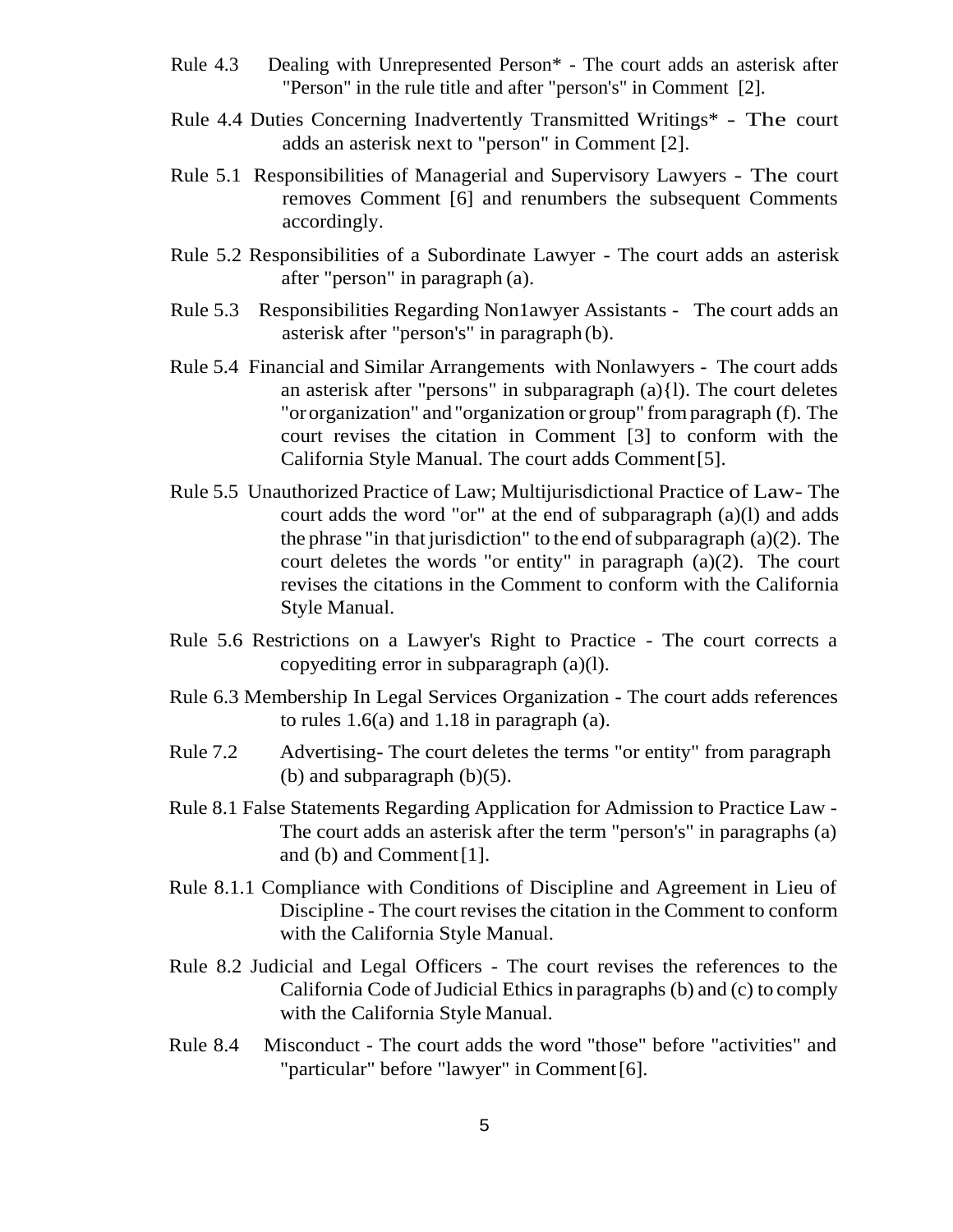- Rule 8.4.1 Prohibited Discrimination, Harassment, and Retaliation The court adds asterisk after "persons" in subparagraphs (a)(2) and (b)(2). The court revises the citation in Comment [2] to conform with the California Style Manual.
- Rule 8.5 Disciplinary Authority; Choice of Law The court revises the citation in the Comment to conform with the California Style Manual.

The approved versions of all 69 rules are set forth in Attachment 1, and are effective November 1,2018.

The request to approve proposed rule 1.14, regarding a lawyer's obligations in representation of clients with diminished capacity, is denied.

It is so ordered.

Cantil-Sakauye *Chief Justice*

Chin

*Associate Justice*

**Corrigan** *Associate Justice*

Liu

*Associate Justice*

Cuellar

*Associate Justice*

Kruger *Associate Justice* 

*Associate Justice*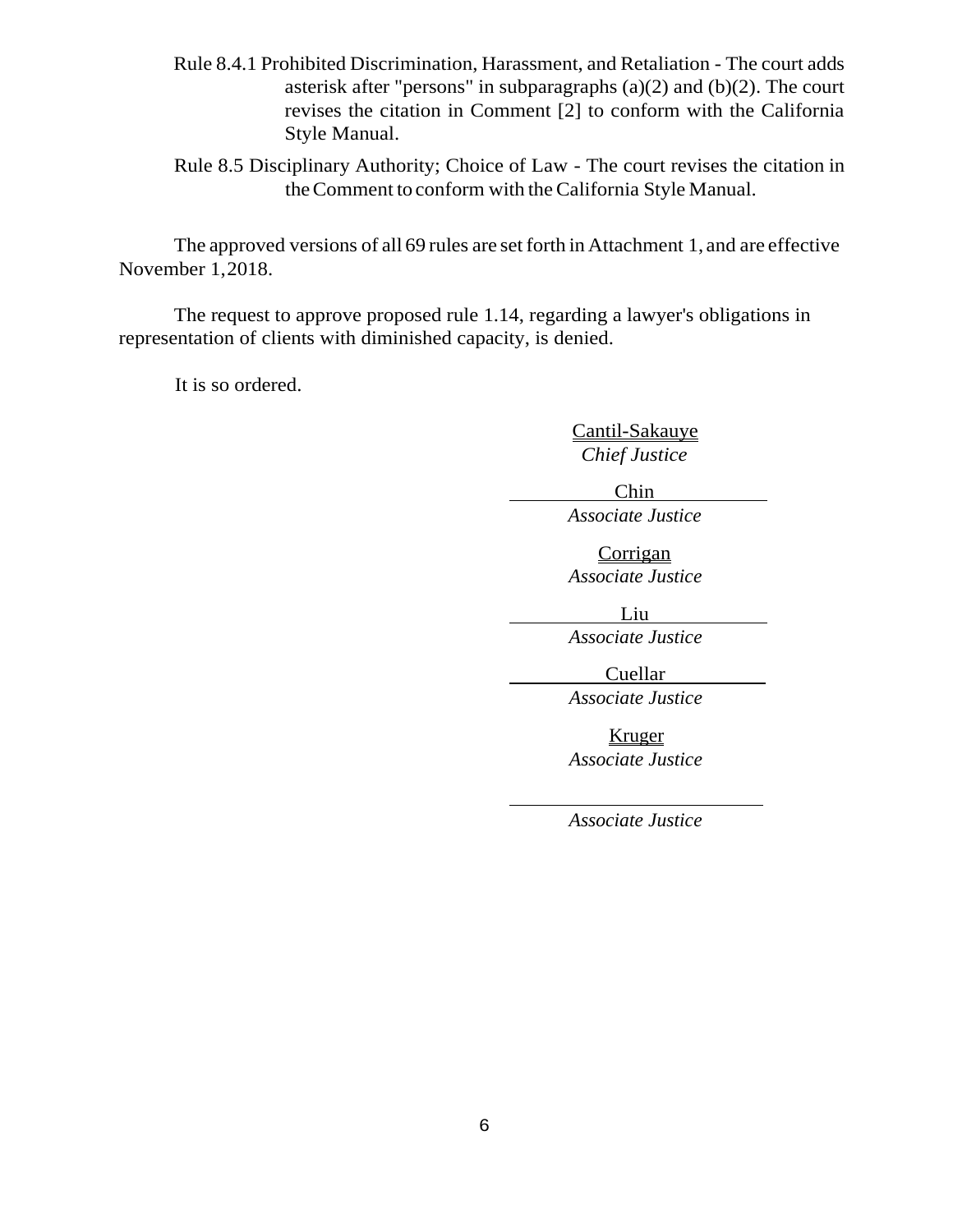# **Rule 8.4 Misconduct**

It is professional misconduct for a lawyer to:

- (a) violate these rules or the State Bar Act, knowingly\* assist, solicit, or induce another to do so, or doso through the acts of another;
- (b) commit a criminal act that reflects adversely on the lawyer's honesty, trustworthiness, or fitness as a lawyer in other respects;
- (c) engage in conduct involving dishonesty, fraud,\* deceit, or reckless or intentional misrepresentation;
- (d) engage in conduct that is prejudicial to the administration of justice;
- (e) state or imply an ability to influence improperly a government agency or official, or to achieve results by means that violate these rules, the State Bar Act, or other law; or
- (t) knowingly\* assist, solicit, or induce a judge or judicial officer in conduct that is a violation of an applicable code of judicial ethics or code of judicial conduct, or other law. For purposes of this rule, ''judge" and "judicial officer" have the same meaning as in rule  $3.5(c)$ .

### **Comment**

[1] Aviolation ofthisrule can occur when a lawyer is acting in propria persona or when a lawyer is not practicing law or acting in a professional capacity.

[2] Paragraph (a) does not prohibit a lawyer from advising a client concerning action the client is legally entitled to take.

[3] A lawyer may be disciplined for criminal acts as set forth in Business and Professions Code sections 6101 et seq., or if the criminal act constitutes "other misconduct" warranting discipline" as defined by California Supreme Court case law. (See *In re Kelley*  (1990) 52 Cal.3d 487 [276 Cal. Rptr. 375].)

[4] A lawyer may be disciplined under Business and Professions Code section 6106 for acts involving moral turpitude, dishonesty, or corruption, whether intentional, reckless, or grossly negligent.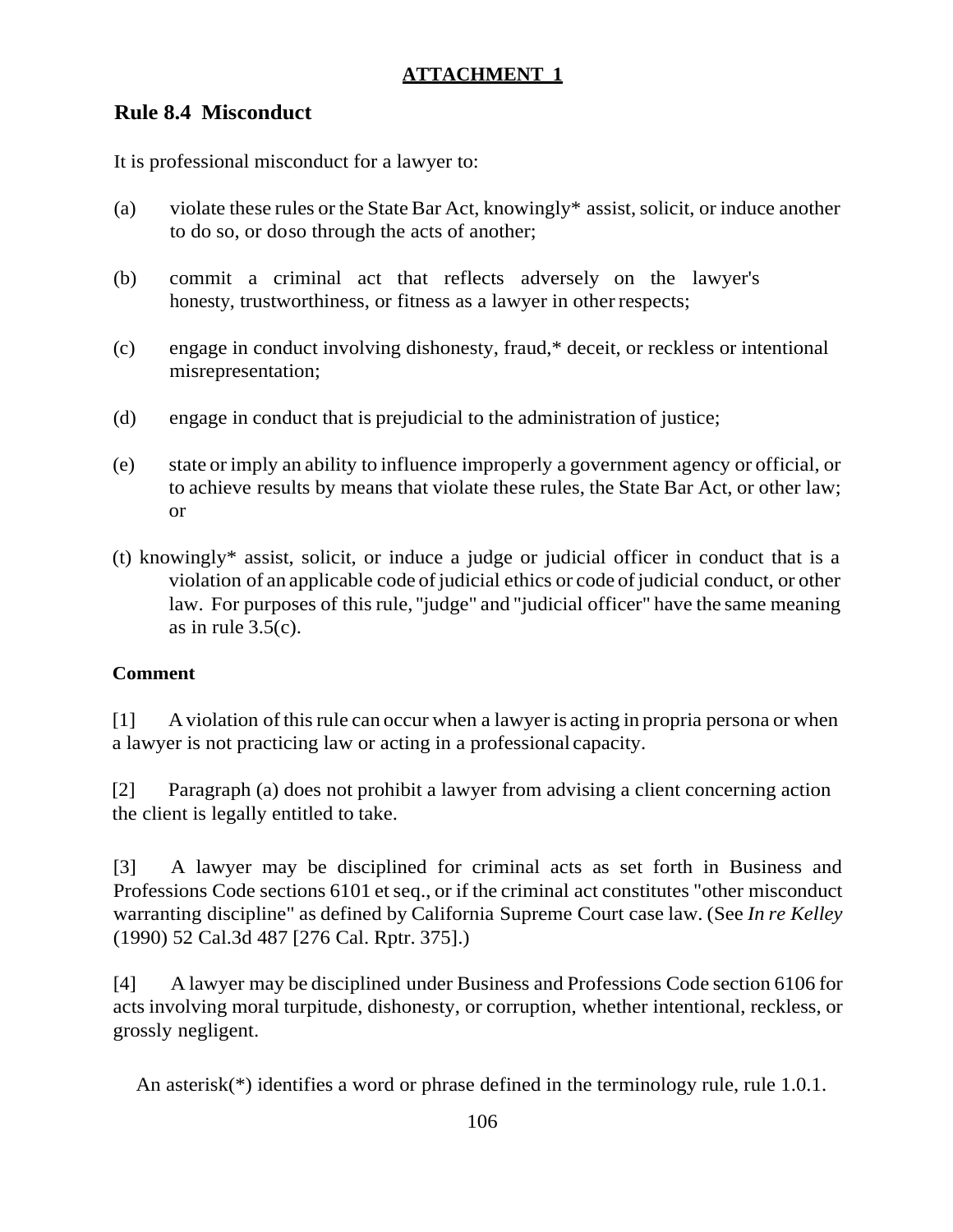[5] Paragraph (c) does not apply where a lawyer advises clients or others about, or supervises, lawful covert activity in the investigation of violations of civil or criminal law or constitutional rights, provided the lawyer's conduct is otherwise in compliance with these rules and the State Bar Act.

[6] This rule does not prohibit those activities of a particular lawyer that are protected by the First Amendment to the United States Constitution or by Article I, section 2 of the California Constitution.

## **Rule 8.4.1 Prohibited Discrimination, Harassment and Retaliation**

- (a) In representing a client, or in terminating or refusing to accept the representation of any client, a lawyer shall not:
	- (1) unlawfully harass or unlawfully discriminate against persons\* on the basis of any protected characteristic; or
	- (2) unlawfully retaliate against persons.\*
- (b) In relation to a law firm's operations, a lawyer shall not:
	- (1) on the basis of any protected characteristic,
		- (i) unlawfully discriminate or knowingly\* permit unlawful discrimination;
		- (ii) unlawfully harass or knowingly\* permit the unlawful harassment of an employee, an applicant, an unpaid intern or volunteer, or a person\* providing services pursuant to a contract; or
		- (iii) unlawfully refuse to hire or employ a person\*, or refuse to select a person\* for a training program leading to employment, or bar or discharge a person\* from employment or from a training program leading to employment, or discriminate against a person\* in compensation or in terms, conditions, or privileges of employment; or
	- (2) unlawfully retaliate against persons.\*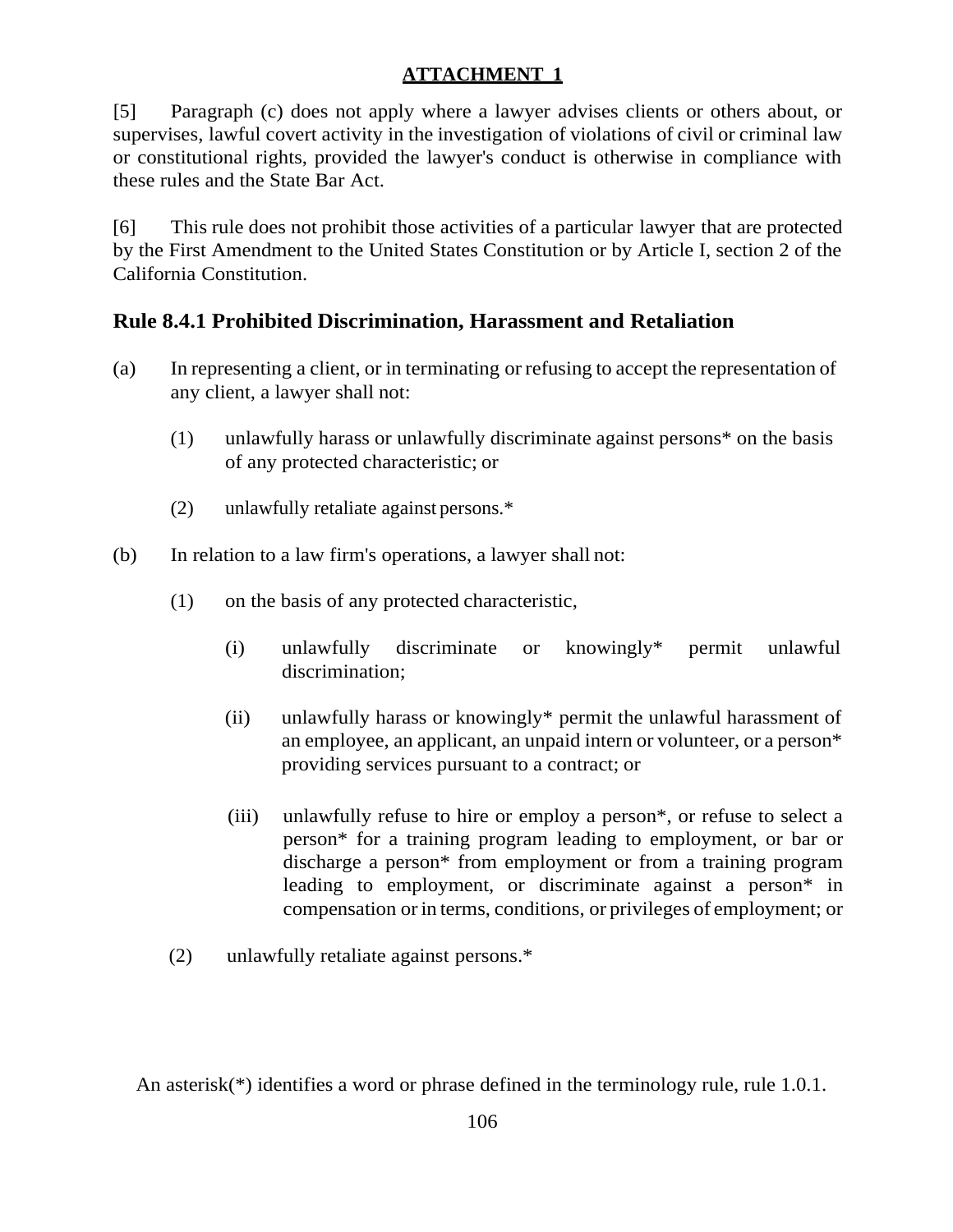- (c) For purposes of this rule:
	- (1) "protected characteristic" means race, religious creed, color, national origin, ancestry, physical disability, mental disability, medical condition, genetic information, marital status, sex, gender, gender identity, gender expression, sexual orientation, age, military and veteran status, or other category of discrimination prohibited by applicable law, whether the category is actual or perceived;
	- (2) "knowingly permit" means to fail to advocate corrective action where the lawyer knows\* of a discriminatory policy or practice that results in the unlawful discrimination or harassment prohibited by paragraph (b);
	- (3) "unlawfully" and "unlawful" shall be determined by reference to applicable state and federal statutes and decisions making unlawful discrimination or harassment in employment and in offering goods and services to the public; and
	- (4) "retaliate" means to take adverse action against a person\* because that person\* has(i) opposed, or(ii) pursued, participated in, or assisted any action alleging, any conduct prohibited by paragraphs  $(a)(I)$  or  $(b)(I)$  of this rule.
- (d) A lawyer who is the subject of a State Bar investigation or State Bar Court proceeding alleging a violation of this rule shall promptly notify the State Bar of any criminal, civil, or administrative action premised, whether in whole or part, on the same conduct that is the subject of the State Bar investigation or State Bar Court proceeding.
- (e) Upon being issued a notice of a disciplinary charge under this rule, a lawyer shall:
	- (1) if the notice is of a disciplinary charge under paragraph (a) of this rule, provide a copy of the notice to the California Department of Fair Employment and Housing and the United States Department of Justice, Coordination and Review Section; or
	- (2) if the notice is of a disciplinary charge under paragraph (b) of this rule, provide a copy of the notice to the California Department of Fair Employment and Housing and the United States Equal Employment Opportunity Commission.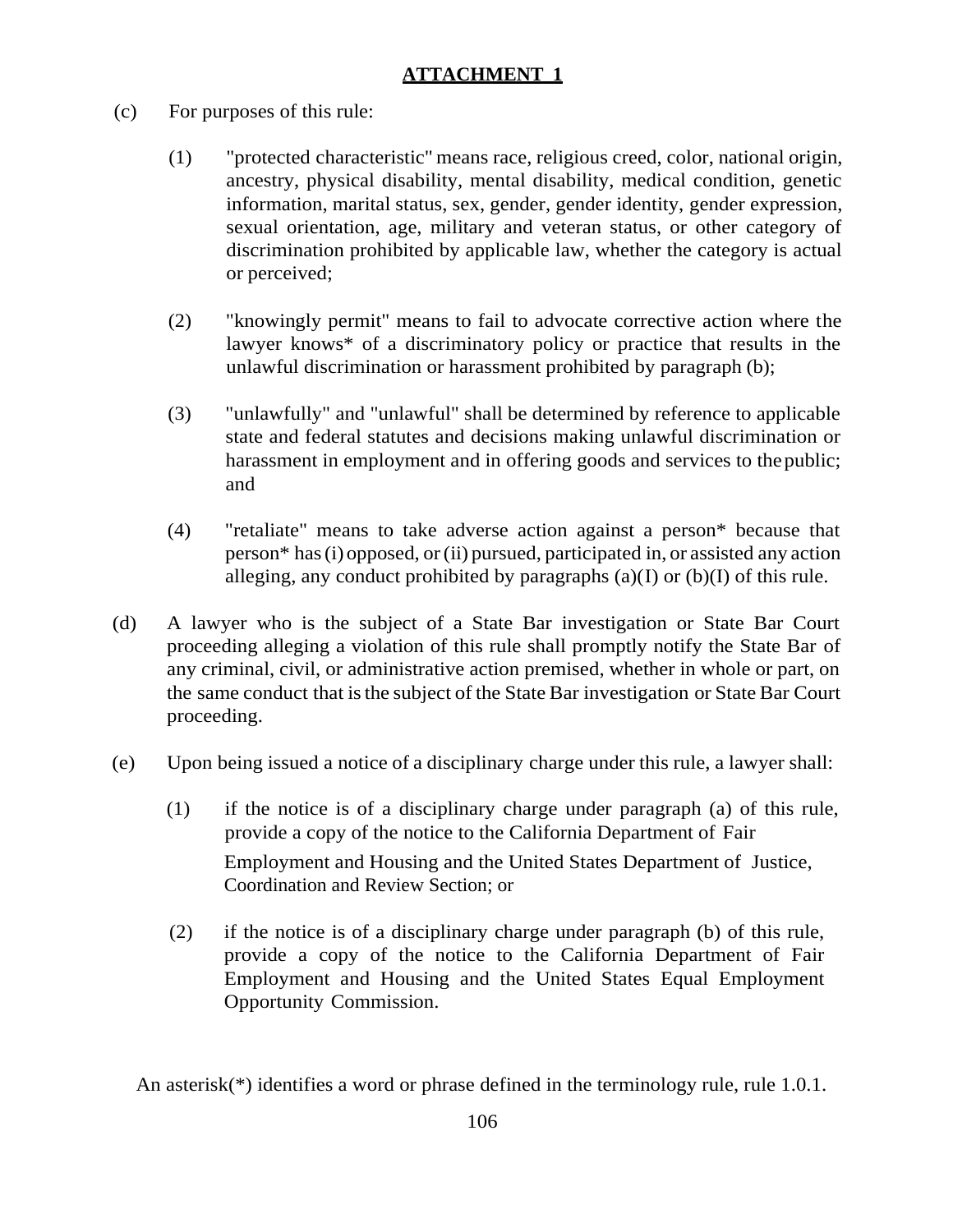- (f) This rule shall not preclude a lawyer from:
	- (1) representing a client alleged to have engaged in unlawful discrimination, harassment, orretaliation;
	- (2) declining or withdrawing from a representation as required or permitted by rule 1.16; or
	- (3) providing advice and engaging in advocacy as otherwise required or permitted by these rules and the State Bar Act.

### **Comment**

[1] Conduct that violates this rule undermines confidence in the legal profession and our legal system and is contrary to the fundamental principle that all people are created equal. A lawyer may not engage in such conduct through the acts of another. (See rule 8.4(a).) In relation to a law firm's operations, this rule imposes on all law firm\* lawyers the responsibility to advocate corrective action to address known\* harassing or discriminatory conduct by the firm\* or any of its other lawyers or nonlawyer personnel. Law firm<sup>\*</sup> management and supervisorial lawyers retain their separate responsibility under rules 5.1 and 5.3. Neither thisrule nor rule 5.1 or 5.3 imposes on the alleged victim of any conduct prohibited by this rule any responsibility to advocate correctiveaction.

[2] The conduct prohibited by paragraph (a) includes the conduct of a lawyer in a proceeding before a judicial officer. (See Cal. Code Jud. Ethics, canon 3B(6) ["A judge shall require lawyers in proceedings before the judge to refrain from manifesting, by words or conduct, bias or prejudice based upon race, sex, gender, religion, national origin, ethnicity, disability, age, sexual orientation, marital status, socioeconomic status, or political affiliation against parties, witnesses, counsel, or others."].) A lawyer does not violate paragraph (a) by referring to any particular status or group when the reference is relevant to factual or legal issues or arguments in the representation. While both the parties and the court retain discretion to refer such conduct to the State Bar, a court's finding that peremptory challenges were exercised on a discriminatory basis does not alone establish a violation of paragraph (a).

[3] A lawyer does not violate this rule by limiting the scope or subject matter of the lawyer's practice or by limiting the lawyer's practice to members of underserved populations. A lawyer also does not violate this rule by otherwise restricting who will be accepted as clients for advocacy-based reasons, as required or permitted by these rules or other law.